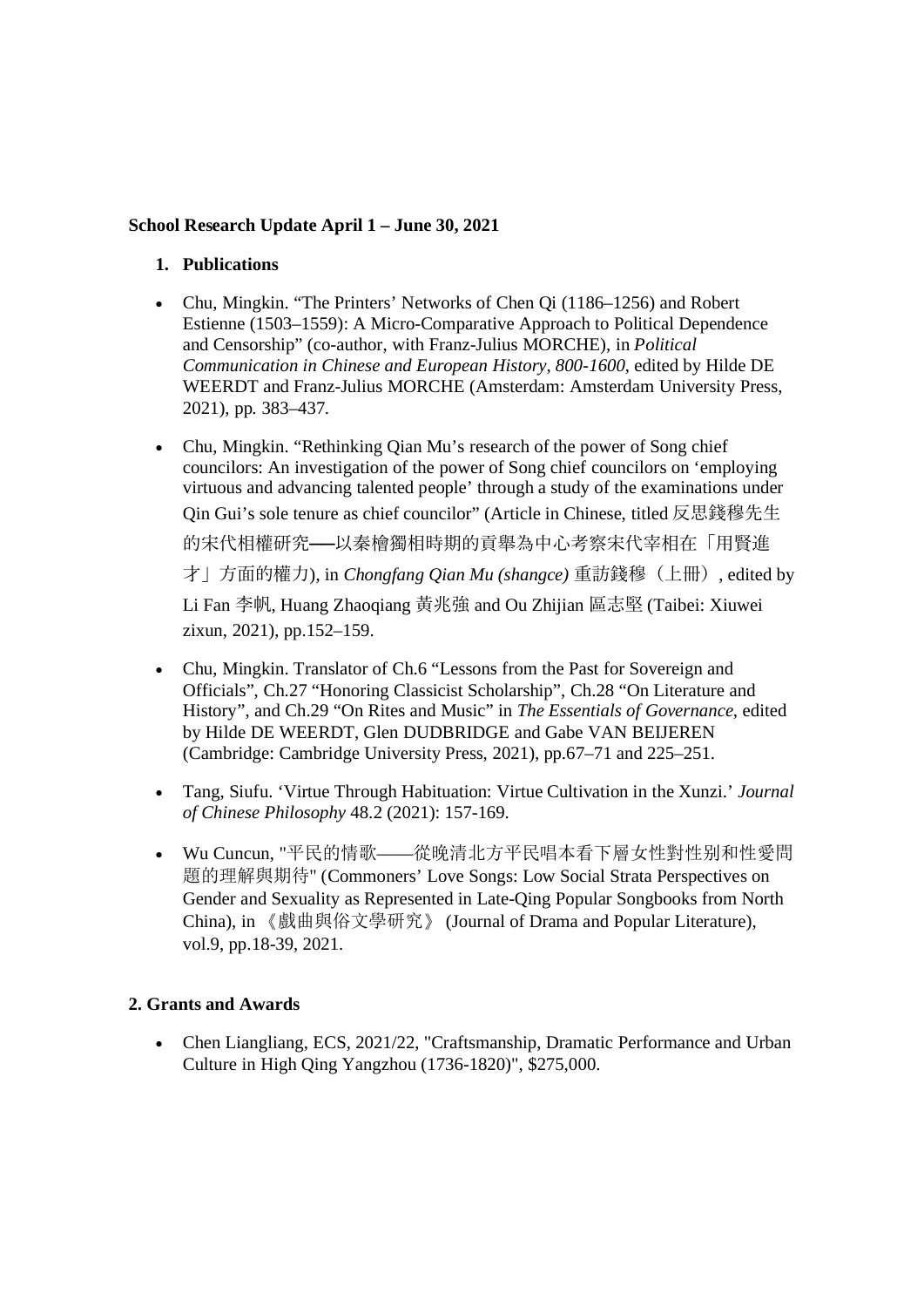- Leung Shuk Man. 2022–2023. Principal Investigator, General Research Fund (GRF) from the Research Grants Council (RGC), HKSAR Government. Project Title: Interpreting "the Other": Representations of the Chinese Cultural Revolution in Kuomintang's Publications in Hong Kong, *Hong Kong Times* ⾹港時報 and *Popular Magazine* 萬⼈雜誌, 1966–1977. Funded, 30 June, 2021.
- Leung Shuk Man. 2021–2023. Principal Investigator, The Lord Wilson Heritage Trust.Project Title: Ming Pao and Hong Kong's Column Writing: Jin Yong and San Su, 1959–1982. Funded, 15 April, 2021.
- Tang Pui-ling, "Function Words of Shang and Zhou Bronze Inscriptions: A Study from the Paleographical, Grammatical, and Philological Perspectives" (商周金文虛 詞:古文字學、語法學及文獻學的綜合研究). General Research Fund (GRF), Research Grant Council, Hong Kong, 2021/22, HK\$438,209.

## **3. Invited lectures/talks**

- Leung Shuk Man, *Ming Pao* and Hong Kong Cold War, Confucius Institute of Hong Kong, Hong Kong Polytechnic University, April 29, 2021.
- Tai Chung-pui (2021) "Education policy during the Japanese occupation period  $\Box$ 治時期的教育政策", Hong Kong: Hong Kong Museum of Coastal Defence, 16 September, 2021. https://www.youtube.com/watch?v=rBw77rPiidk
- Tang Pui-ling, "Musical Instruments of Early China: A Paleographic Analysis of *Feng* and *Yong*" (談上古的樂器:「豐」、「庸」的古文字考察). Sinology Fortnightly (via Zoom), Hong Kong Baptist University Jao Tsung-I Academy of Sinology, Hong Kong Baptist University, April 9, 2021.

### **4. Conference presentations**

● Chen Liangliang. 乾嘉以降崑曲伶人的表演論述與技藝認同 The Voice of Actors: Discourses on Kunqu Performance from the mid-Qing to late Qing Period", 京港青年人文學者研討會「近代思想的物質型態與情感媒介」 organized by Peking University & City University of Hong Kong, 29 - 30 May, 2021.